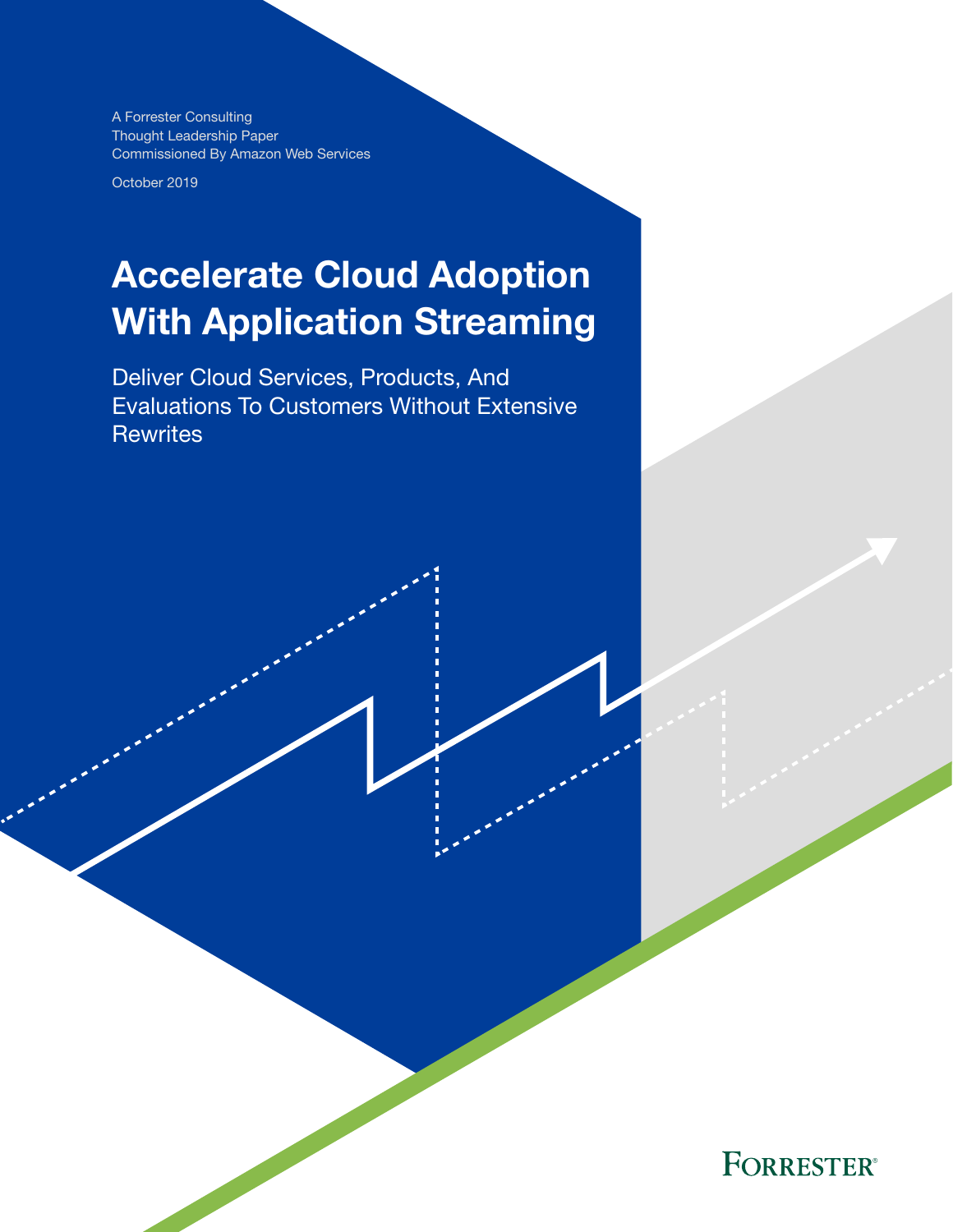## Table Of Contents

- 1 [Executive Summary](#page-2-0)
- 2 Software Vendors Expect [Application Streaming To Meet](#page-3-0)  [Growing Customer Expectations](#page-3-0)
- 5 Firms Struggle With Desktop App [Demos And Installations](#page-6-0)
- 8 Application Streaming Offers A [Faster Path To The Cloud](#page-9-0)
- 10 [Key Recommendations](#page-11-0)
- 11 [Appendix](#page-12-0)

Project Director: Morgan Steele, Market Impact Consultant

Contributing Research: Forrester's Application Development & Delivery research group

#### ABOUT FORRESTER CONSULTING

Forrester Consulting provides independent and objective research-based consulting to help leaders succeed in their organizations. Ranging in scope from a short strategy session to custom projects, Forrester's Consulting services connect you directly with research analysts who apply expert insight to your specific business challenges. For more information, visit forrester.com/consulting.

© 2019, Forrester Research, Inc. All rights reserved. Unauthorized reproduction is strictly prohibited. Information is based on best available resources. Opinions reflect judgment at the time and are subject to change. Forrester®, Technographics®, Forrester Wave, RoleView, TechRadar, and Total Economic Impact are trademarks of Forrester Research, Inc. All other trademarks are the property of their respective companies. For additional information, go to forrester.com. [E-42753]

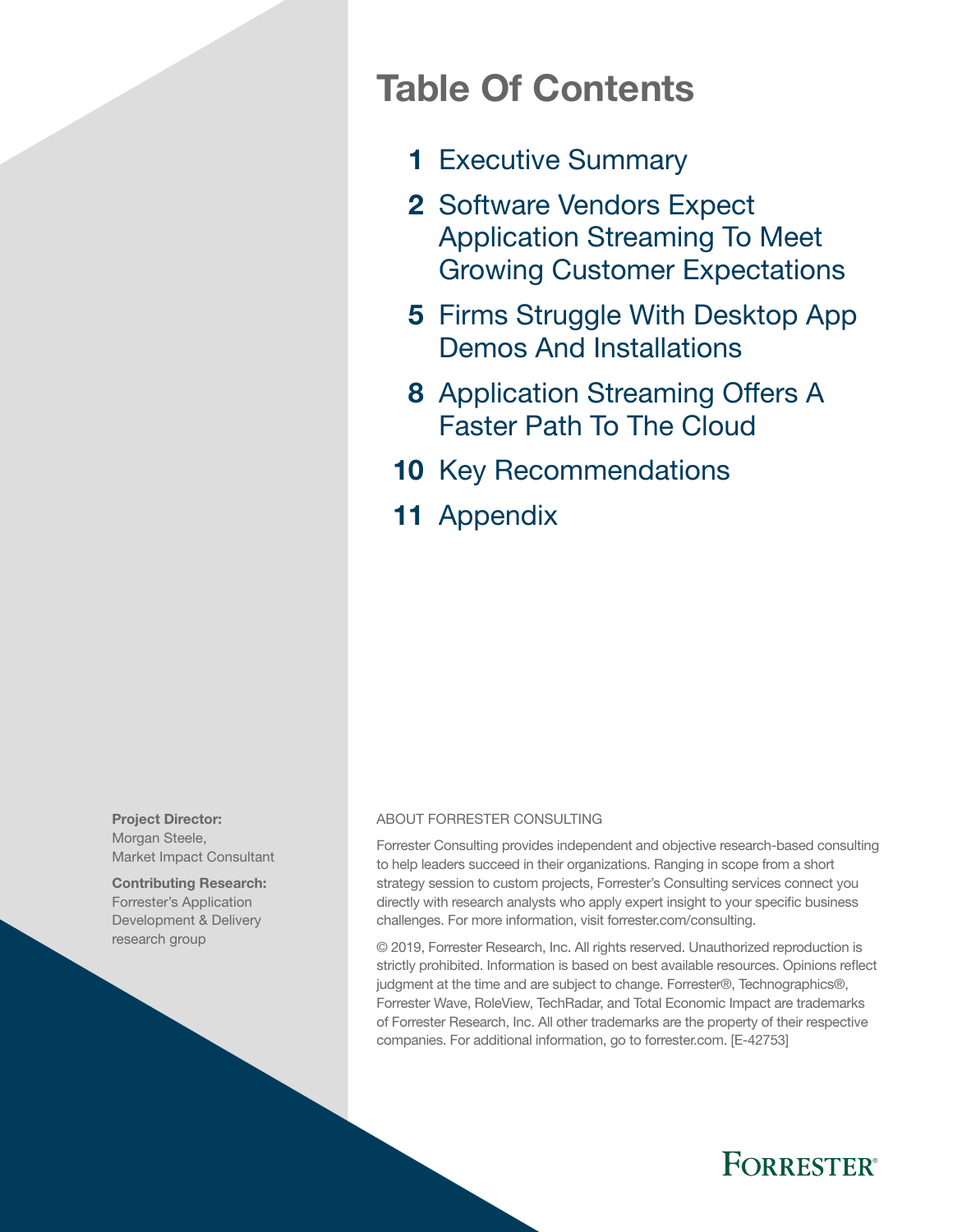<span id="page-2-0"></span>

More than 80% of respondents agree that customers expect online trials and SaaS versions of desktop applications.



More than two-thirds of professionals' software firms have lost a deal because of the time and effort it took to set up a product demo.



Nearly 90% are willing to try application streaming for either demo or installation use cases.

## Executive Summary

As customers embrace cloud-native and software services, software companies with established products installed on-premises face a difficult choice. They can refactor existing software, scale out their architecture, or watch as their existing customers drift away to cloudnative competitors offering lower installation costs, consumption-based pricing, and faster rollouts of updates and new features. For many midsize software firms, rebuilding established products from the ground up is simply not feasible; it is expensive and risky and may take years to fully execute. Application streaming, the ability to deliver applications virtually via a web browser, can help firms quickly shift their existing portfolios of on-premises applications to the cloud — without starting from scratch.

In May 2019, Amazon Web Services commissioned Forrester Consulting to evaluate how application streaming technology could impact product evaluations and cloud enablement of desktop applications. Forrester conducted one interview and an online survey of 289 North American and European software professionals at midsize technology companies to explore this topic. We found that professionals expect that leveraging application streaming technology can improve customer experience and overall business operations.

#### KEY FINDINGS

- › Modern buyers expect cloud-enabled software. More than 80% of software professionals agree their customers expect online trials and software-as-a-service (SaaS) versions of desktop applications, and firms must adapt to stay competitive.
- › Traditional methods of demoing on-premises applications are missing the mark on customer experience. While demoing new software or installing it for the first time, prospective customers must provide their own infrastructure. Increasingly modern applications have graphics processing units (GPU) and memory-intensive requirements that make it a challenge to quickly secure infrastructure that meets minimum requirements. Often these requirements are a deal-killer: More than two-thirds of respondents surveyed say their firms have lost a deal because of the amount of time or effort it took to execute a working product demo.
- › Application streaming bridges the gap between legacy software and customer needs. Rebuilding applications from the ground up to take advantage of cloud-native architecture is time- and resourceintensive. Firms need a different approach — and nearly 90% of respondents' firms are willing to try application streaming for either demo or installation use cases.

#### **TERMINOLOGY**

Application streaming is the ability to deliver applications virtually by deploying the desktop application on a virtual server. Users do not need complex hardware or infrastructure to access applications that are streamed — the only requirement is a web browser.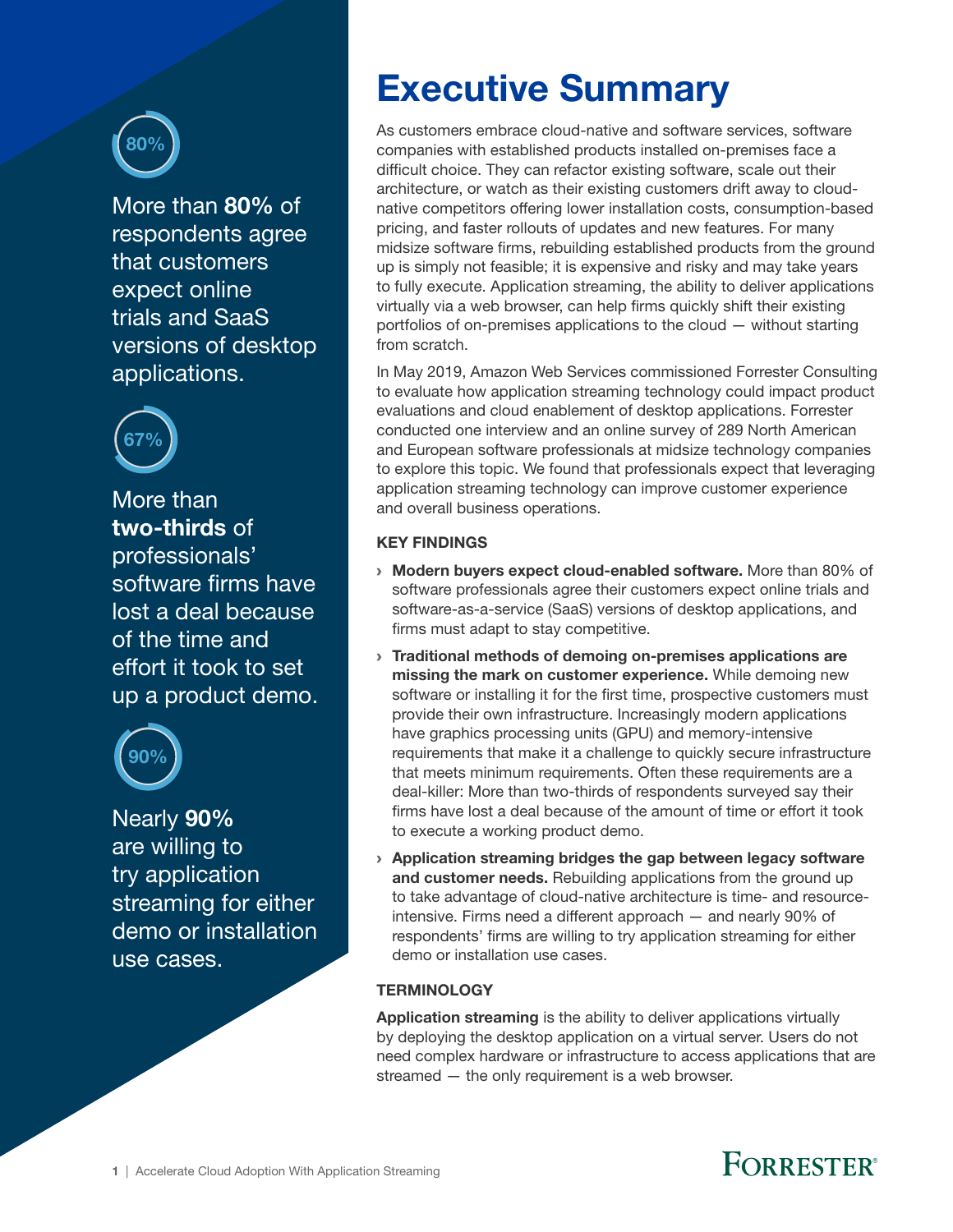### <span id="page-3-0"></span>Software Vendors Expect Application Streaming To Meet Growing Customer Expectations

Delivering a great product is not enough for companies to remain competitive and profitable; they must also deliver a great customer experience. For software vendors, customer experience includes reducing friction to evaluate a product, complete a purchase, and roll it out across a customer's organization. Equally important, firms must deliver software the way customers want to access it  $-$  which, increasingly, means via cloud. We asked software professionals about the current software purchasing environments, leading to three key insights:

- › Modern software buyers view online trials and softwareas-a-service as table stakes. With a growing number of options to choose from, buyers have increasing demands of software vendors. Software professionals report their customers expect online trials (84%), device flexibility without sacrificing performance (82%), and SaaS versions of desktop applications (81%).
- › Firms are increasingly cloud-enabling their software portfolios to meet buyer expectations. Companies that sell software are scrambling to update their legacy product portfolios: 96% of respondents' firms have reconfigured some or many of their desktop- or server-based software products to be cloud hosted. When it comes to software portfolios, SaaS is the largest growing category, and local on-premises installation is the fastest declining (see Figure 1). For firms earlier in the cloud enablement journey, customer needs top the list of reasons for the move. Firms later in the journey are also driven by operational benefits (see Figure 2).



"[Every customer] was saying, 'We want a cloud version.' No one is asking for an on-premises installation anymore."

 *Director of technology services at a financial software company*

#### Figure 1

"What percentage of your software products fit in the following categories? What percentage do you expect in the next two years?" (Answers are means.)

|                        |                                   | <b>Todav</b> | In two years |
|------------------------|-----------------------------------|--------------|--------------|
| 17% increase           | Client/SaaS                       | $22.2\%$     | 25.9%        |
|                        | Client/server                     | 21.9%        | 20.8%        |
|                        | Client/private cloud              | 21.2%        | 21.5%        |
|                        | Client/hosted private cloud       | 18.3%        | 19.1%        |
| $\sqrt{21\%}$ decrease | Install locally on an end user PC | 17.1%        | 13.5%        |
|                        |                                   |              |              |

Base: 284 software decision makers

Source: A commissioned study conducted by Forrester Consulting on behalf of AWS, May 2019



96% of respondents' firms have reconfigured at least some of their desktop- or server-based software products to be cloud hosted.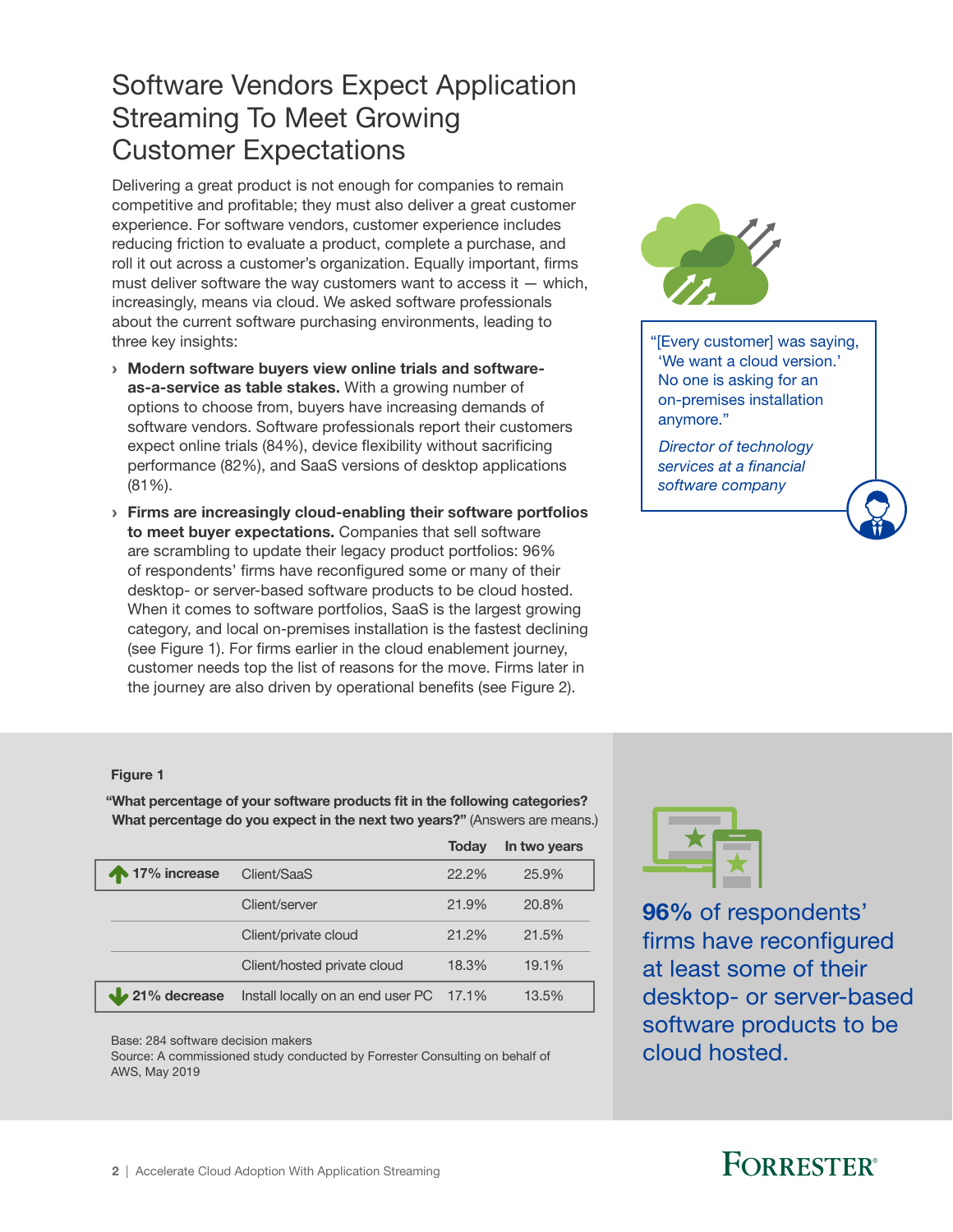#### Figure 2

"Why did you refactor your on-premises software products to cloud-enable them?"

| Reconfigured some products to be cloud hosted                                                        | Reconfigured many products to be cloud hosted                   |  |  |
|------------------------------------------------------------------------------------------------------|-----------------------------------------------------------------|--|--|
| 48% To better meet customer demands                                                                  | 61% To centrally manage applications and updates more<br>easily |  |  |
| 45% To meet client demands for a cloud-enabled version                                               | 59% To improve business agility                                 |  |  |
| 44% To improve business agility                                                                      | 59% To scale more easily                                        |  |  |
| 41% To centrally manage applications and updates more<br>easily                                      | 55% To better meet customer demands                             |  |  |
| <b>39%</b> To maintain the products more easily than we could<br>with traditional software solutions | 55% To meet client demands for a cloud-enabled version          |  |  |
| Cloud journey catalyzed by customer needs                                                            | Cloud journey accelerated by business operations<br>benefits    |  |  |

Base: 183 software decision makers who have reconfigured some products to be cloud hosted | 96 who have reconfigured many Source: A commissioned study conducted by Forrester Consulting on behalf of AWS, May 2019

› Software companies believe application streaming can fill the cloud gap quickly. Application streaming can help firms connect with prospects and customers without requiring them to acquire, provision, or operate complex hardware or infrastructure. More than half of software firm professionals expect application streaming to have a major business impact on improving their bottom lines. Software professionals also report that application streaming would support top business priorities, including improving the ability to innovate, scaling quickly with demand, and improving customer experience (see Figure 3).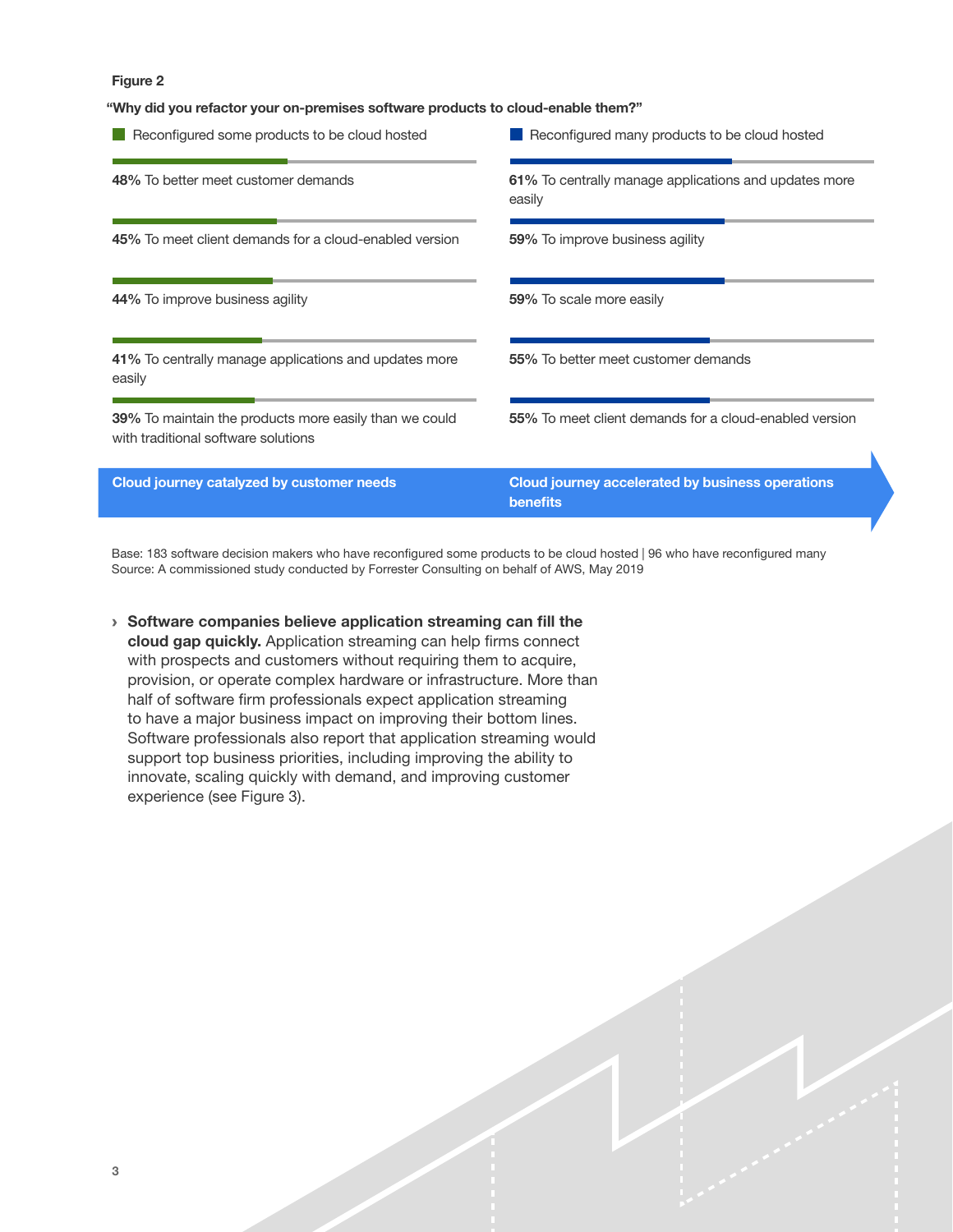#### Figure 3

"Which of the following initiatives are likely to be your top business priorities over the next 12 months?"

"To what extent do you feel that [application streaming] would impact your ability to meet your business goals in the following areas?"





58% of respondents expect application streaming to have a major positive impact on improving their bottom lines.

Base: 289 software decision makers

Source: A commissioned study conducted by Forrester Consulting on behalf of AWS, May 2019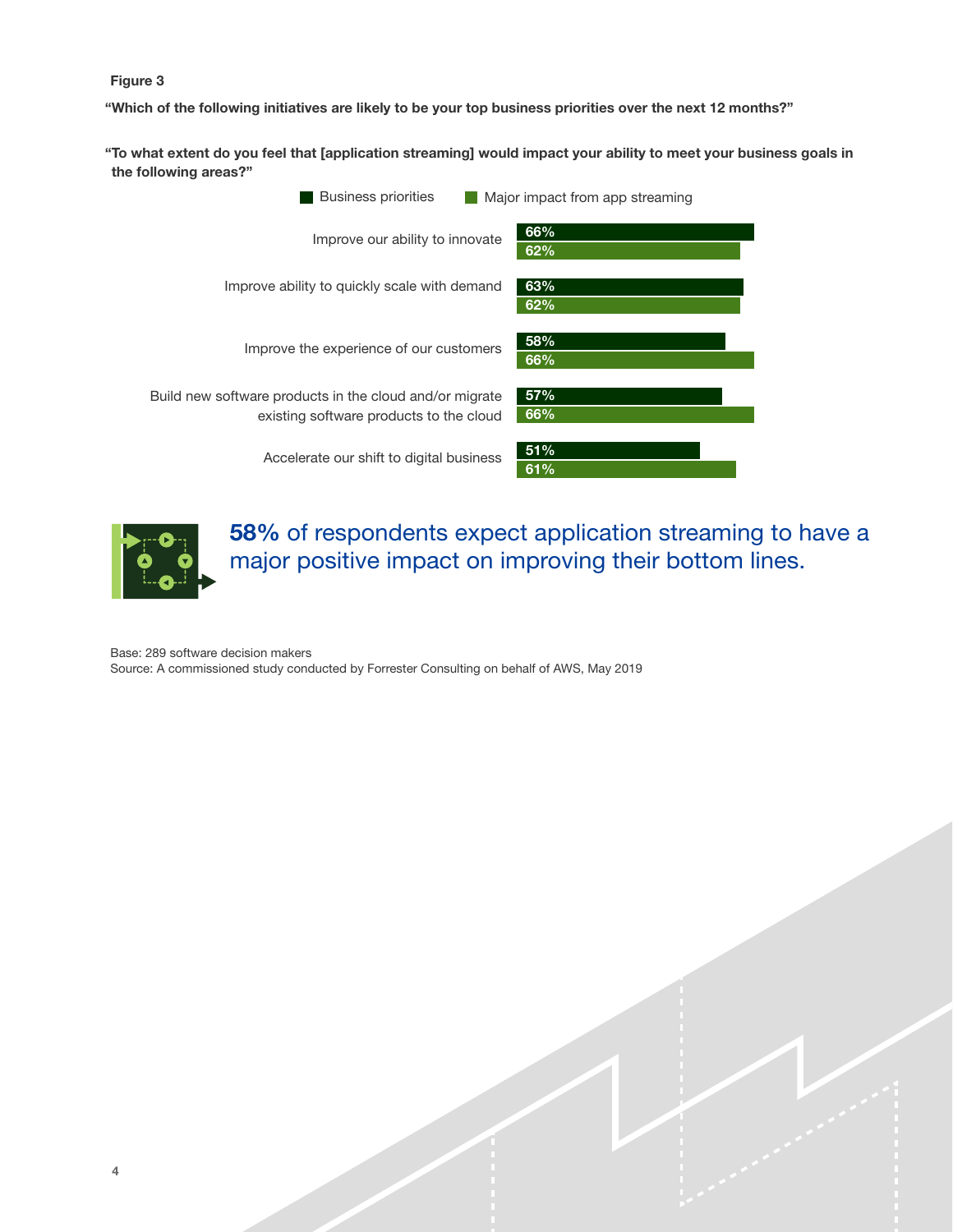### <span id="page-6-0"></span>Firms Struggle With Desktop App Demos And Installations

Despite organizations understanding that customer experience is critical, the process to demo and install desktop and traditional on-premises applications remains fraught with technical challenges. Usually, these difficulties are foisted onto the prospective buyer or customer. For companies that build and sell software with desktop clients, we found the following challenges with demos and installations:

› Applications have intensive GPU and memory requirements that are only increasing. Sixty-nine percent of flagship applications require either GPU or high-mass memory (see Figure 4). Those requirements are trending upward. Seventy-nine percent of respondents agree that desktop applications have become more processor-intensive over the last two years, and 73% say desktop applications have increasingly intensive hardware requirements (see Figure 5). Resource-intensive applications that are not cloud enabled put the burden of providing expensive, purpose-built workstations on the end customer, before they have even proven the value of the application under evaluation.

#### Figure 4



Base: 289 software decision makers

Source: A commissioned study conducted by Forrester Consulting on behalf of AWS, May 2019

#### **Figure 5**



Base: 289 software decision makers

Source: A commissioned study conducted by Forrester Consulting on behalf of AWS, May 2019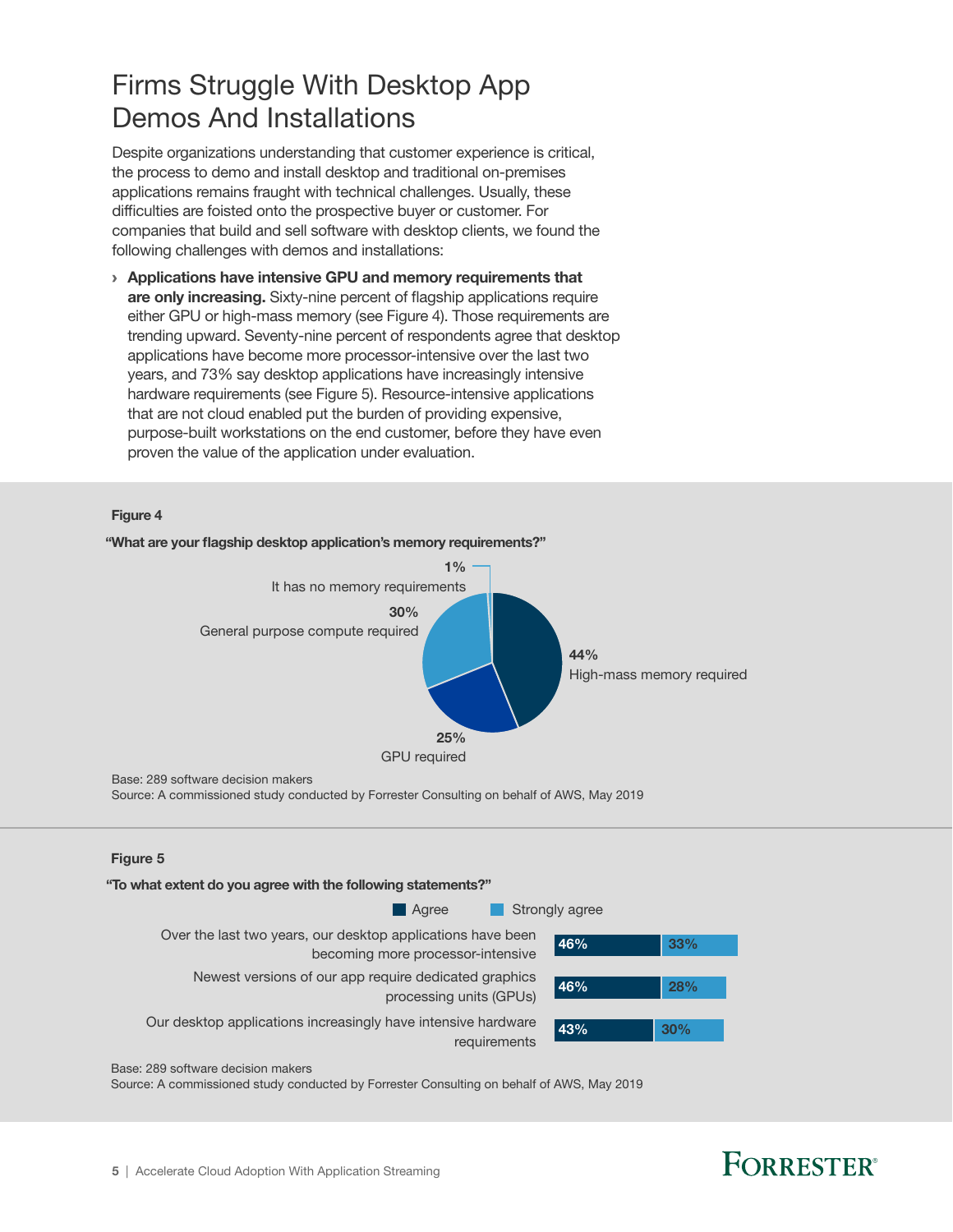› Prerequisites for customer infrastructure are a barrier to purchase. Upfront minimum requirements create friction in the user journey. For many desktop and on-premises applications, prospective buyers must invest in appropriate infrastructure to trial the product, from dedicated machines to specific hardware requirements to server installation (see Figure 6). Software companies feel the impact of issue-laden demos and installations: Not only is it an extremely poor customer experience, but more than two-thirds of software professionals surveyed say their firms have lost a deal because of the amount of time or effort it took to set up a good product demo (see Figure 7).

#### Figure 6

"In the cases where a dedicated machine (or machines) is (or are) required for your desktop applications/presales demos, how many dedicated machines are required on average to do the full deployment of the app?"



Base: 275 software decision makers

Note: Percentages may not total 100 because of rounding.

Source: A commissioned study conducted by Forrester Consulting on behalf of AWS, May 2019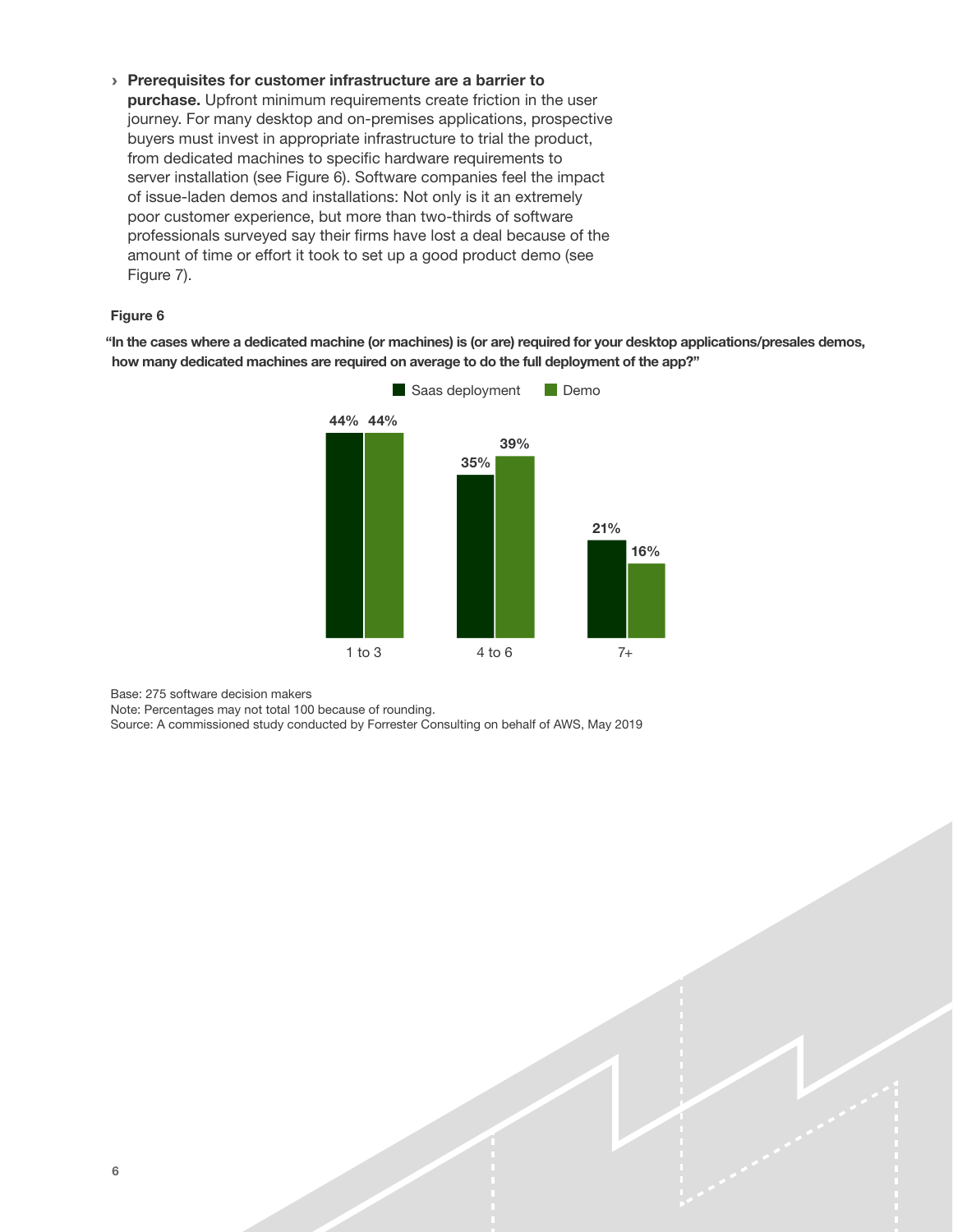

"When setting up a demo or trial for a prospect, how often do you run into the following issues?"

| Most of the time<br>Always                                                          | Sometimes |     |     |
|-------------------------------------------------------------------------------------|-----------|-----|-----|
| The customer's hardware requirements do not match the application's<br>requirements | 26%       | 30% | 27% |
| The customer feels the install or download is time-consuming                        | 24%       | 36% | 24% |
| The customer lacks administrator rights or requires sysadmin approval               | 24%       | 30% | 26% |
| The customer runs into issues with the trial or demo software                       | 24%       | 28% | 29% |
| The customer downloads the application and never uses it                            | 23%       | 27% | 24% |
| The customer abandons the install while it is still in process                      | 22%       | 30% | 19% |
| The customer lacks enough space for the install                                     | 21%       | 30% | 30% |
| The customer needs to set up a server to install the trial application              | 20%       | 35% | 26% |
| The customer lacks the necessary requirements to scale out the application          | 20%       | 29% | 31% |

"How often have the following situations occurred when setting up and/or running your flagship application for a customer?"

| Most of the time<br>Always                                                                              | Sometimes                 |
|---------------------------------------------------------------------------------------------------------|---------------------------|
| Client required technical support or guidance during the installation<br>of the demo                    | 25%<br>28%<br>29%         |
| Client had difficulty securing the hardware or resources required to<br>install the demo                | 27%<br>23%<br>26%         |
| Our demo license timed out before the client could complete the<br>installation or had to be extended   | 26%<br>21%<br>26%         |
| Processor-intensive apps took a long time to load or start up                                           | 29%<br>19%<br>32%         |
| Scaling out our application to end users across an organization was a<br>time-consuming, manual process | 29%<br>19%<br>29%         |
| The sale took longer to close because it took more time or effort to<br>set up a good demo              | $\vert$ 29%<br>18%<br>31% |
| We faced performance issues post-installation                                                           | $\vert$ 25%<br>18%<br>27% |
| We lost a deal because of the amount of time or effort it took to set<br>up a good demo                 | $\vert$ 25%<br>18%<br>25% |
| Installing updates and/or patches was a time-consuming, manual<br>process                               | 17% 28%<br>34%            |

Base: 289 software decision makers

Source: A commissioned study conducted by Forrester Consulting on behalf of AWS, May 2019

### FORRESTER®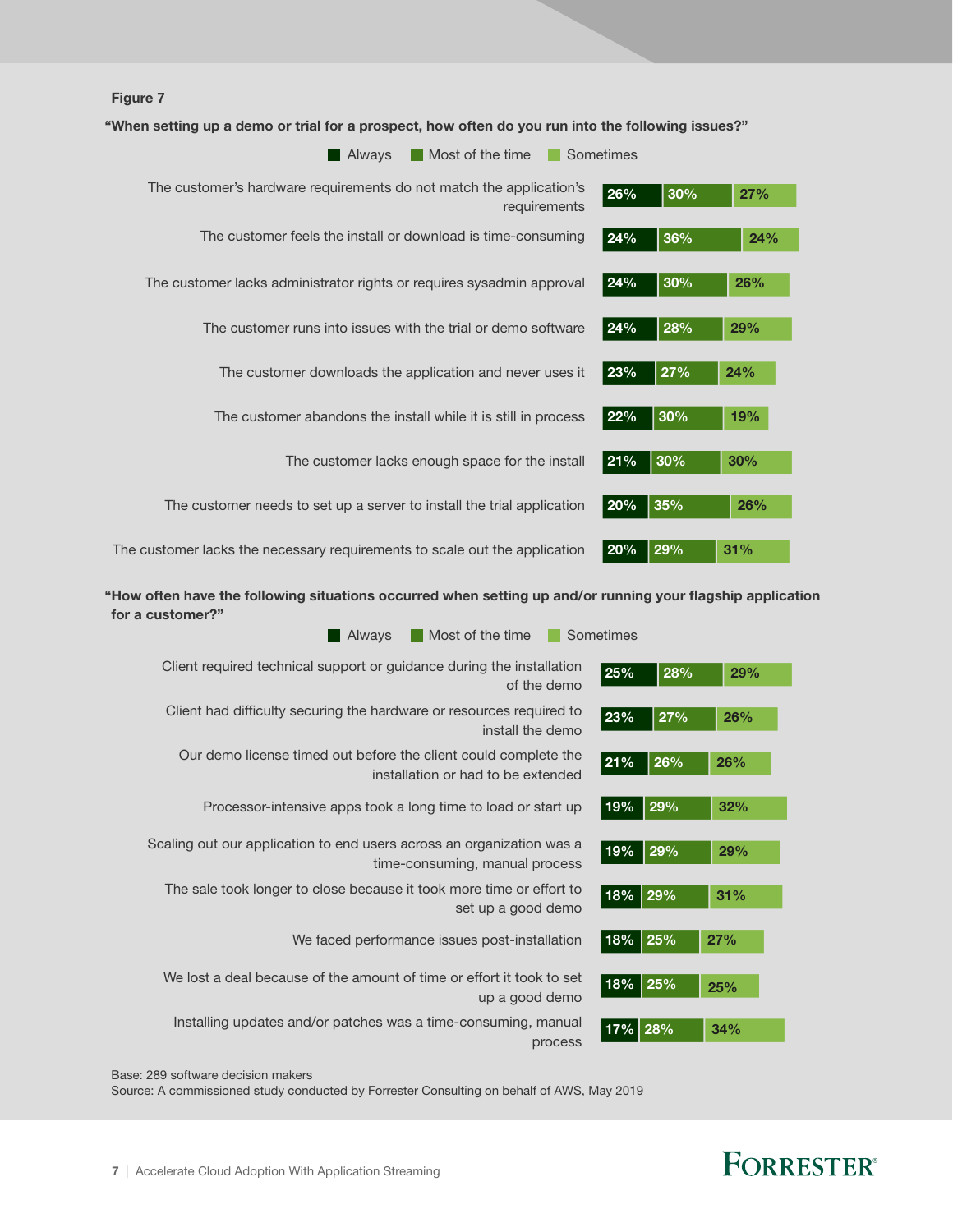<span id="page-9-0"></span>› Ground-up cloud enablement requires significant investment in development time. For many firms that sell software, recreating their applications from the ground up as cloud-enabled products simply isn't feasible. Only one in four respondents surveyed says their firm never or rarely has issues with SaaS-enabling an application (see Figure 8). Despite knowing the challenges associated with current demos and installations, midsize firms are ill-equipped to transform their product portfolios with in-house resources.

### Application Streaming Offers A Faster Path To The Cloud

Given the numerous challenges with traditional demos and software installation, as well as the investment required to rebuild software as a cloud version, application streaming delivers business value for software firms by enabling them to leverage their existing software investments. Software companies are open to streaming, with nearly 90% of software professionals saying they are likely to use application streaming for either product demonstrations or to cloud-enable their existing products (see Figure 9). Application streaming can:

- **Improve customer experience.** Nearly half of respondents surveyed expect application streaming would improve the experience of their customers. Streaming eliminates the friction caused by requiring specific customer infrastructure prior to trying or installing new software.
- › Improve business agility. Sellers can deliver a proof-ofconcept demo faster, building momentum toward a sale. Similarly, first-time users reach the point of their first success with a software product more quickly when barriers to installation are removed.
- › Make it easier to scale quickly. Particularly for small and medium-size businesses, ability to scale is critical to growth. These companies are the least likely to have specialized infrastructure sitting around for product demos or IT capacity to support complex product installations and evaluations.

#### Figure 8

"When SaaS-enabling an application, how often do you run into the following issues?"

"It takes too long to restructure code as a SaaS."



Base: 275 software decision makers Source: A commissioned study conducted by Forrester Consulting on behalf of AWS, May 2019



"The way we've packaged [our software with application streaming], it appears that we built it this way from the ground up. It wasn't an afterthought."

 *Director of technology services at a financial software company*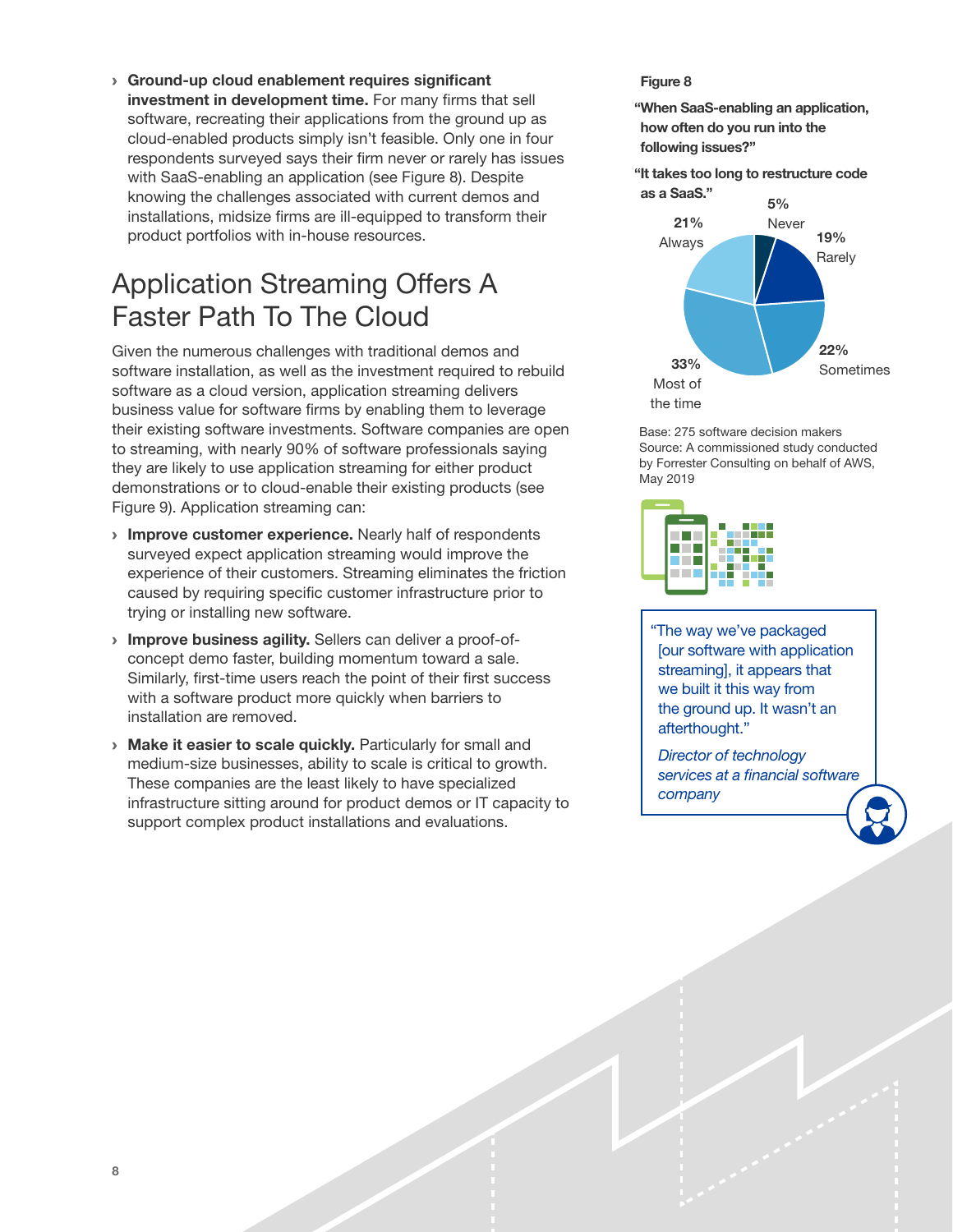#### Figure 9

"How likely are you to use an application-streaming service for demos, training, or going full SaaS expansion?"

"How likely are you to use an application-streaming service to SaaS-enable your products?"



### 87% will probably or definitely try this technology.

"What are the business benefits you would expect/have you experienced with a streaming service for demos, training, or scaling out desktop applications?"

49% We can improve the experience of our customers

43% We have improved improve business agility

43% It is easier for us to scale quickly

41% We are able to better meet end user demands

40% We have a more responsive user experience

Base: 289 software decision makers Source: A commissioned study conducted by Forrester Consulting on behalf of AWS, May 2019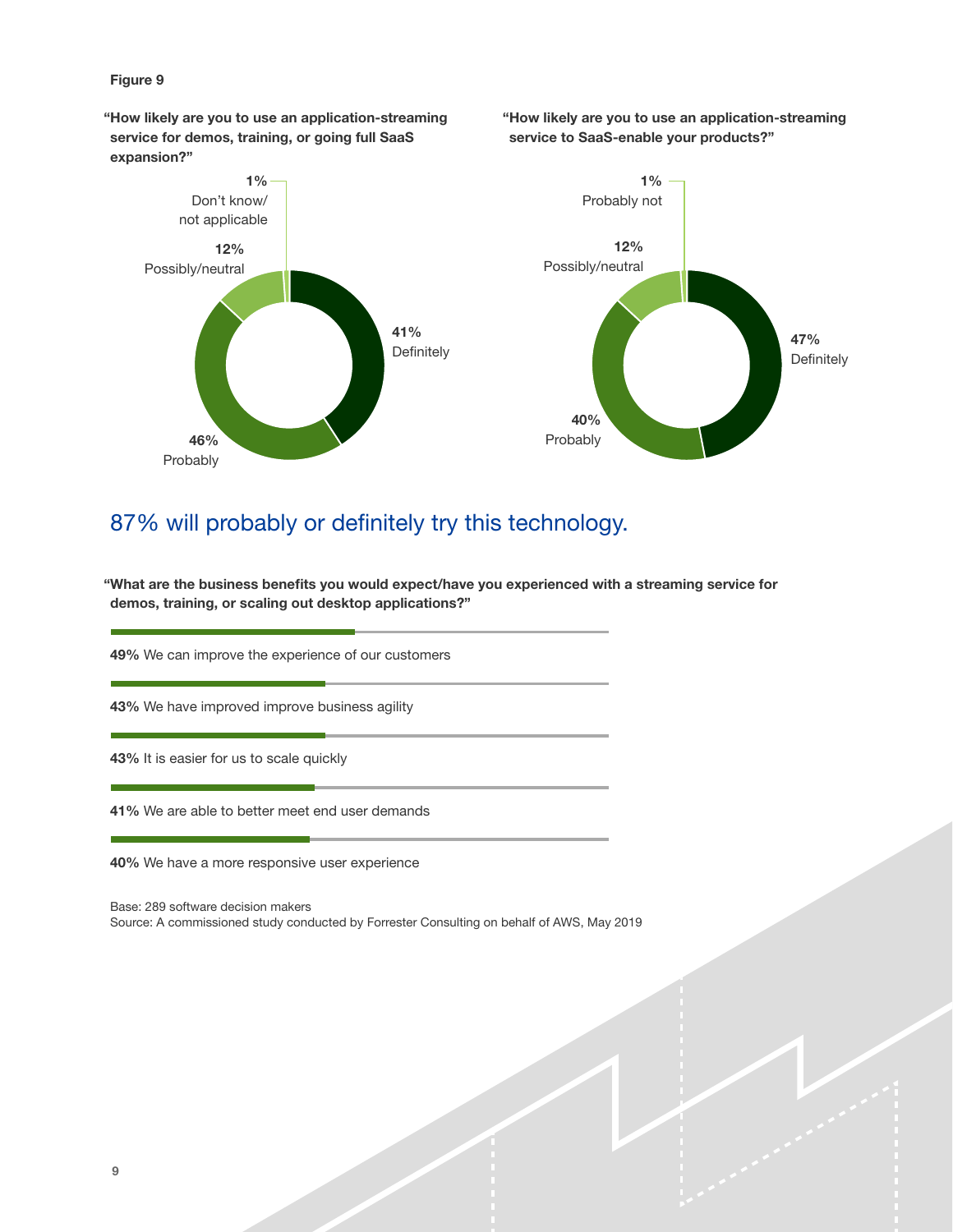# <span id="page-11-0"></span>Key Recommendations

As more customers come to expect cloud-based applications and services, companies that sell software face increased pressure. Cloud adoption rates are not linear, steady affairs; when customers decide it is time to move, it is often like the flood of a dam breaking. Waiting months for development teams to refactor applications, repackage demos, and update evaluation scripts simply isn't an option once a migration picks up steam. App steaming represents another way to move to the cloud at the speed customers demand.

Forrester's in-depth survey of software professionals about application streaming yielded several important recommendations with respect to application streaming, including:



Focus on reducing "time-to-value" with streaming-enabled demos. Creating qualified leads is challenging enough, but losing those leads

during a complex evaluation and demo installation process adds insult to injury. Application streaming reduces the footprint of on-premises demos and proofs of concept to that of a modern web browser, which provides an opportunity to prove the value of your solution with minimal investment from a prospective buyer.



Use application streaming to give refactoring teams breathing

space. Enabling current versions of traditional applications for cloud delivery gives development teams more time to consider the best way to refactor and modernize them, away from the white-hot glare of immediate customer demands. Consider a two-pronged effort where most existing customers get immediate support for cloud migration via streaming while longer-horizon teams explore the value new cloud technologies like containers and orchestrators can add to a major refactoring effort.



Rethink how you deliver complex applications. The traditional design approach for applications with complex graphical and compute needs is to push power out to the edge, as close to the user as possible. However, as end user devices get smaller and lighter, networks get better and faster, and workloads become more collaborative, it is worth rethinking the standard approach. For workloads from gaming to augmented reality to machine learning, developers are standardizing and optimizing compute-, GPU-, and memory-intensive processes into the core of cloud infrastructure  $-$  an approach that is highly compatible with application streaming.

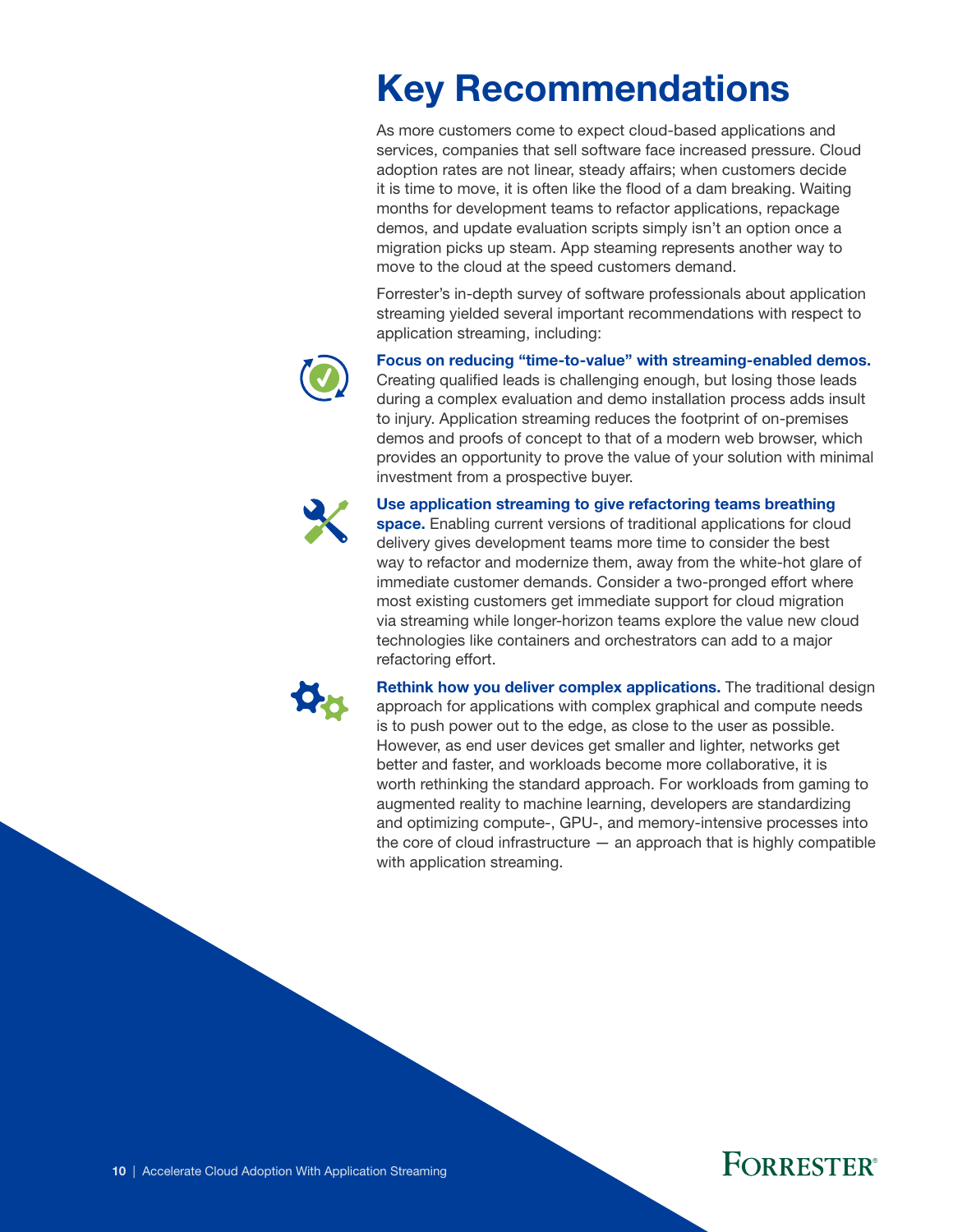### <span id="page-12-0"></span>Appendix A: Methodology

In this study, Forrester conducted one interview and an online survey of 289 software professionals in North American and Europe to evaluate how application streaming technology could impact product evaluations and cloud-enabling desktop applications. Survey participants included software development, engineering, product development, and IT professionals at companies with between 250 and 1,000 employees.

Questions provided to the participants asked about technical requirements for their applications, challenges with the product demo and installation process, and potential benefits from application streaming. Respondents were offered an incentive as a thank you for time spent on the survey. The study began in April 2019 and was completed in May 2019.





Base: 289 software decision makers

Note: Percentages may not total 100 because of rounding.

Source: A commissioned study conducted by Forrester Consulting on behalf of AWS, May 2019

## **FORRESTER**<sup>®</sup>